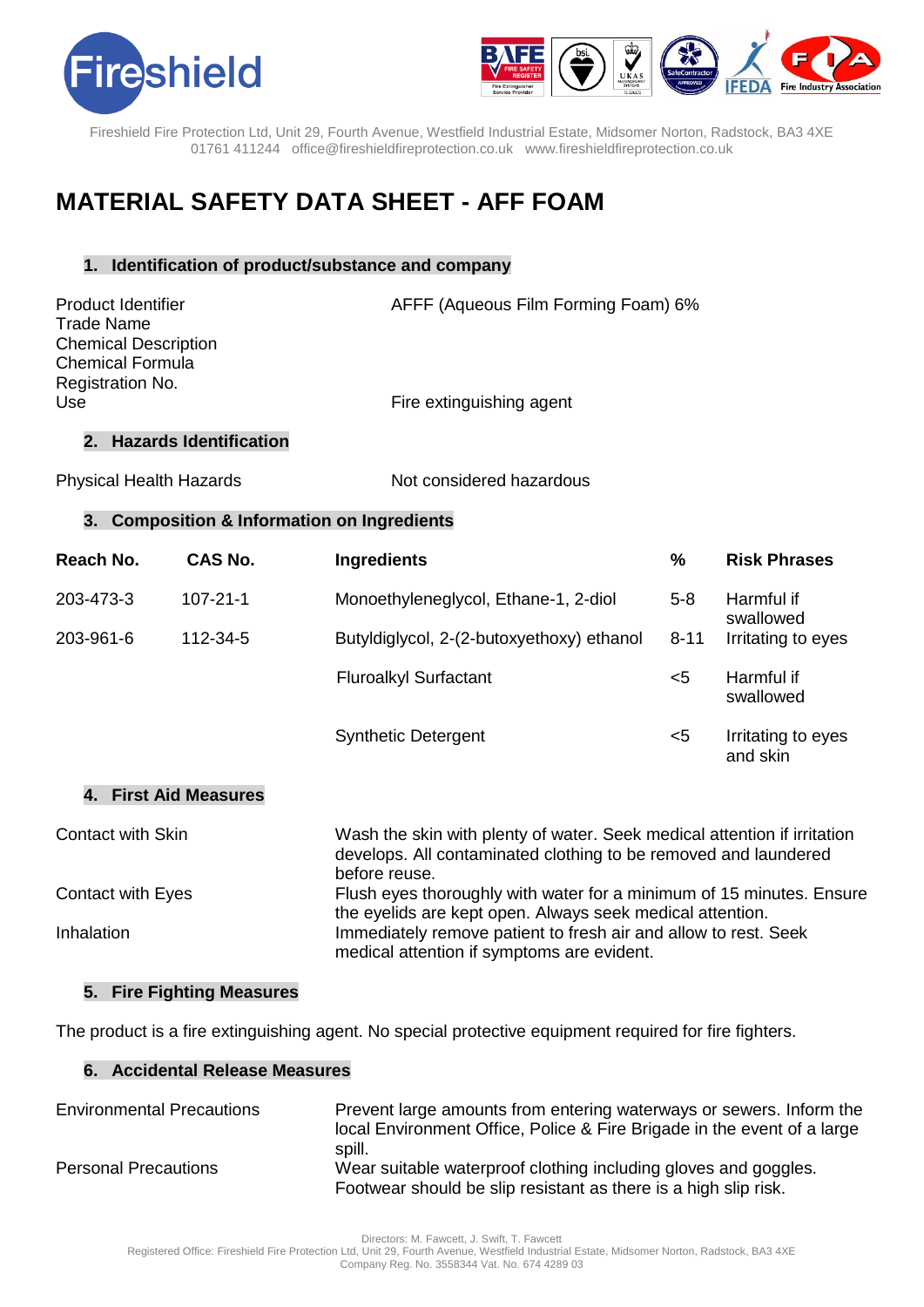



Fireshield Fire Protection Ltd, Unit 29, Fourth Avenue, Westfield Industrial Estate, Midsomer Norton, Radstock, BA3 4XE 01761 411244 office@fireshieldfireprotection.co.uk [www.fireshieldfireprotection.co.uk](http://www.fireshieldfireprotection.co.uk/)

# **6. Accidental Release Measures (cont'd)**

| Clean Up Methods                                         | Controlled Waste Regulations.                                                                                              | Consult local regulations. Use inert materials such as earth, sand or<br>spill control granules and dispose of in conjunction with the local                                                                                                                                   |
|----------------------------------------------------------|----------------------------------------------------------------------------------------------------------------------------|--------------------------------------------------------------------------------------------------------------------------------------------------------------------------------------------------------------------------------------------------------------------------------|
| 7. Handling & Storage                                    |                                                                                                                            |                                                                                                                                                                                                                                                                                |
| Handling                                                 | contact with eyes. Do not ingest.                                                                                          | This product is not classified as hazardous but repeated and<br>prolonged contact is not advised and should be avoided. Maintain<br>good personal hygiene at all times and wash hands thoroughly after<br>handling this product. Do not breathe mists or vapours and avoid any |
| Storage                                                  | 1°-48°C.                                                                                                                   | Protect from frost and store away from direct sunlight. Store between                                                                                                                                                                                                          |
| 8. Personal Protection & Exposure Controls               |                                                                                                                            |                                                                                                                                                                                                                                                                                |
| <b>Engineering Controls</b><br><b>Control Parameters</b> | Provide eyewash facilities and adequate ventilation.<br><b>Contains Monoethyleneglycol</b>                                 |                                                                                                                                                                                                                                                                                |
|                                                          | 10mg/m <sup>3</sup> 8hr TWA particulates<br>60mg/m <sup>3</sup> 8hr TWA vapours<br>125mg/m <sup>3</sup> 15min STEL vapours | <b>OES</b><br><b>OES</b><br><b>OES</b>                                                                                                                                                                                                                                         |
| <b>Monitoring Procedures</b><br><b>PPE Requirements</b>  | None required<br>Hand Protection:<br>Eve Protection:                                                                       | Rubber or plastic impervious gloves<br>Safaty angales or visor                                                                                                                                                                                                                 |

| <b>Engineering Controls</b>  | Provide eyewash facilities and adequate ventilation. |                                                                                                                               |
|------------------------------|------------------------------------------------------|-------------------------------------------------------------------------------------------------------------------------------|
| <b>Control Parameters</b>    | <b>Contains Monoethyleneglycol</b>                   |                                                                                                                               |
|                              | 10mg/m <sup>3</sup> 8hr TWA particulates             | <b>OES</b>                                                                                                                    |
|                              | 60mg/m <sup>3</sup> 8hr TWA vapours                  | <b>OES</b>                                                                                                                    |
|                              | 125mg/m <sup>3</sup> 15min STEL vapours              | <b>OES</b>                                                                                                                    |
| <b>Monitoring Procedures</b> | None required                                        |                                                                                                                               |
| <b>PPE Requirements</b>      | <b>Hand Protection:</b>                              | Rubber or plastic impervious gloves                                                                                           |
|                              | Eye Protection:                                      | Safety goggles or visor                                                                                                       |
|                              | <b>Skin Protection:</b>                              | Wear suitable overall or coat                                                                                                 |
|                              | <b>Respiratory Protection:</b>                       | Only required in cases without sufficient<br>ventilation. Use breathing mask fitted<br>with an organic vapour filter type A1. |

#### **9. Physical & Chemical Properties**

| Appearance                           | Clear amber liquid |
|--------------------------------------|--------------------|
| Odour                                | Mild               |
| <b>Boiling Point</b>                 | $100^{\circ}$ C    |
| <b>Flash Point</b>                   | Non-flammable      |
| Autoignition                         | Non-flammable      |
| pH                                   | $7.5 - 8.0$        |
| <b>Explosive Properties</b>          | None               |
| Solubility in Water                  | <b>Miscible</b>    |
| Density at 20°C (kg/m <sup>3</sup> ) | $1050 + 10$        |
|                                      |                    |

Typical values only

# **10. Stability & Reactivity**

| Stability           | <b>Stable</b>                                                                                                                                                                                                          |
|---------------------|------------------------------------------------------------------------------------------------------------------------------------------------------------------------------------------------------------------------|
| Conditions to avoid | Avoid temperatures $<$ 0 and $>$ 48 $^{\circ}$ C                                                                                                                                                                       |
|                     | Hazardous decomposition products Use at the recommended concentration level does not present any<br>danger. Concentrated product would emit oxides of carbon and traces<br>of hydrogen fluoride if involved in a fire. |
| Materials to avoid  | Not applicable                                                                                                                                                                                                         |

 Directors: M. Fawcett, J. Swift, T. Fawcett Registered Office: Fireshield Fire Protection Ltd, Unit 29, Fourth Avenue, Westfield Industrial Estate, Midsomer Norton, Radstock, BA3 4XE

Company Reg. No. 3558344 Vat. No. 674 4289 03